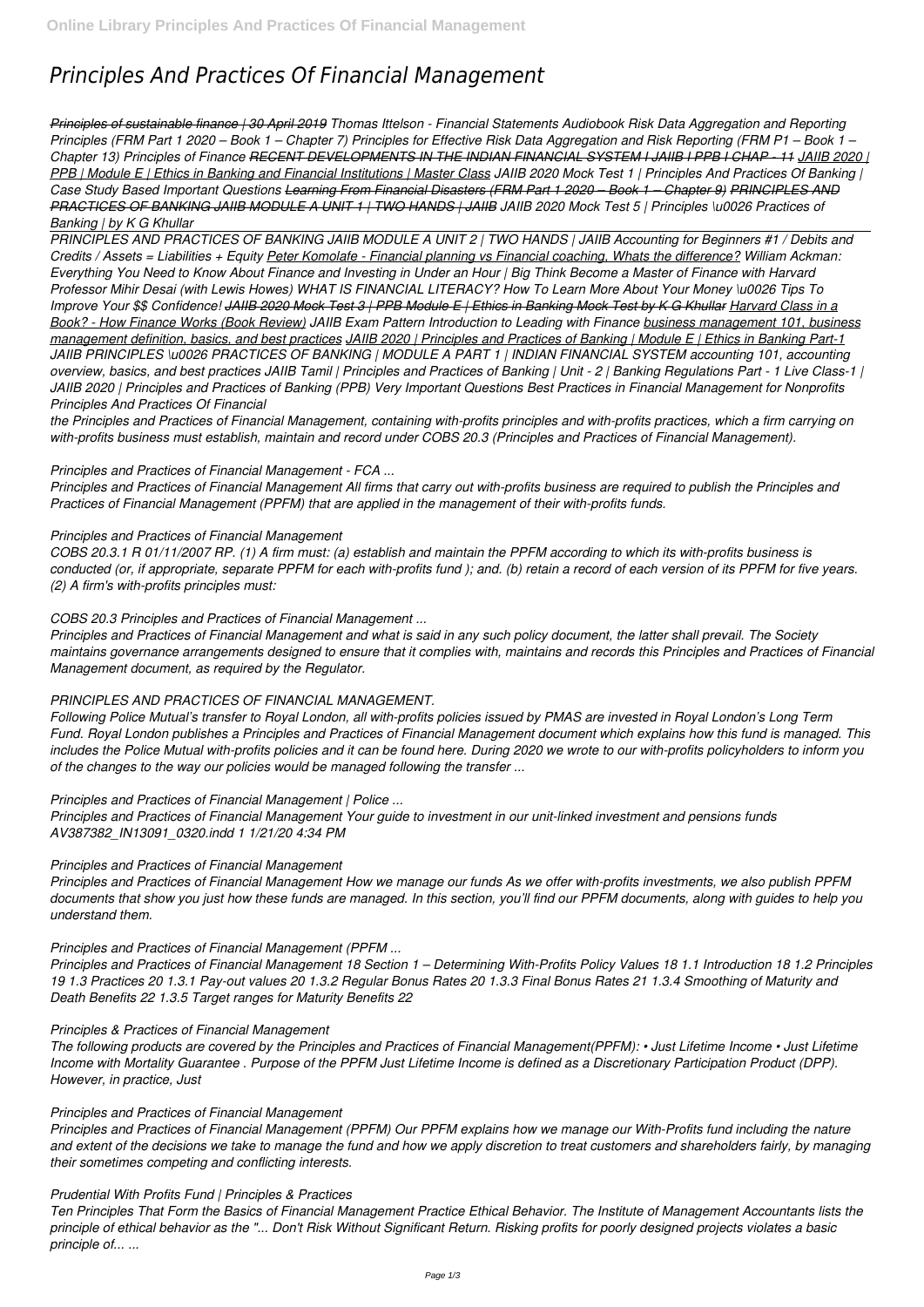## *Ten Principles That Form the Basics of Financial ...*

*The Principles and Practices of Financial Management is prepared in accordance with Section 20.3 of the Conduct of Business Sourcebook which forms part of the Handbook issued by the Financial Conduct Authority (FCA).*

## *Phoenix Life Limited Principles and Practices of Financial ...*

*2.2.1The Directors expressly reserve the right to vary the Principles and Practices at any time if appropriate in order to achieve any of the following - to maintain the financial solvency of the Fund, to meet legal or regulatory requirements as identified or applied from time to time or otherwise to maintain equity amongst different categories or generations of with-profits policyholders in the changed circumstances that may prevail from time to time.*

## *Principles and practices of financial management of with ...*

*The Principles and Practices of Financial Management ("PPFM") are the standards we apply to the management of our with-profits business. This document sets out the Principles and Practices of Financial Management that apply to the RLCIS OB & IB Fund.*

## *PRINCIPLES AND PRACTICES OF FINANCIAL MANAGEMENT (PPFM ...*

*Principles and Practices of Financial Management. National Mutual With-Profit Fund. 1. ReAssure Ltd, Registered in England No. 754167 Registered Office: Windsor House, Telford Centre, Telford, Shropshire, TF3 4NB Tel: 0800 073 1777 Fax: 0870 709 1111 Email: customers@reassure.co.uk www.reassure.co.uk ReAssure Ltd is authorised by the Prudential Regulation Authority and regulated by the Financial Conduct Authority and the Prudential Regulation Authority.*

## *Principles and Practices of Financial Management*

*Organizing your finances is the first step to creating wealth. Credit cards, bank accounts, personal loans, brokerage accounts, mortgages, car loans and retirement accounts should to be tracked. Budgeting software can provide complete solutions to track all such accounts, make ontime payments and more.*

## *10 Basic Principles of Financial Management | Quicken*

*Principles and Practices of Financial Management Every company offering with-profits investments has its own set of Principles and Practices of Financial Management (PPFM). A PPFM documents a company's approach to the financial management of its with-profits investments to make sure that its customers are treated fairly.*

## *Principles And Practices Of Financial Management - With ...*

*Principles of Financial Modelling - Model Design and Best Practices Using Excel and VBA demonstrates how to plan, design and build financial models that are flexible, robust, transparent, and highly applicable to a wide range of planning, forecasting and decision-support contexts, based on rigorously-tested materials created for consulting projects and for training courses. It shows how to build models to maximise transparency, and to use appropriate Excel functions and VBA functionality.*

*Principles of sustainable finance | 30 April 2019 Thomas Ittelson - Financial Statements Audiobook Risk Data Aggregation and Reporting Principles (FRM Part 1 2020 – Book 1 – Chapter 7) Principles for Effective Risk Data Aggregation and Risk Reporting (FRM P1 – Book 1 – Chapter 13) Principles of Finance RECENT DEVELOPMENTS IN THE INDIAN FINANCIAL SYSTEM I JAIIB I PPB I CHAP - 11 JAIIB 2020 | PPB | Module E | Ethics in Banking and Financial Institutions | Master Class JAIIB 2020 Mock Test 1 | Principles And Practices Of Banking | Case Study Based Important Questions Learning From Financial Disasters (FRM Part 1 2020 – Book 1 – Chapter 9) PRINCIPLES AND PRACTICES OF BANKING JAIIB MODULE A UNIT 1 | TWO HANDS | JAIIB JAIIB 2020 Mock Test 5 | Principles \u0026 Practices of Banking | by K G Khullar*

*PRINCIPLES AND PRACTICES OF BANKING JAIIB MODULE A UNIT 2 | TWO HANDS | JAIIB Accounting for Beginners #1 / Debits and Credits / Assets = Liabilities + Equity Peter Komolafe - Financial planning vs Financial coaching, Whats the difference? William Ackman: Everything You Need to Know About Finance and Investing in Under an Hour | Big Think Become a Master of Finance with Harvard Professor Mihir Desai (with Lewis Howes) WHAT IS FINANCIAL LITERACY? How To Learn More About Your Money \u0026 Tips To Improve Your \$\$ Confidence! JAIIB 2020 Mock Test 3 | PPB Module E | Ethics in Banking Mock Test by K G Khullar Harvard Class in a Book? - How Finance Works (Book Review) JAIIB Exam Pattern Introduction to Leading with Finance business management 101, business management definition, basics, and best practices JAIIB 2020 | Principles and Practices of Banking | Module E | Ethics in Banking Part-1 JAIIB PRINCIPLES \u0026 PRACTICES OF BANKING | MODULE A PART 1 | INDIAN FINANCIAL SYSTEM accounting 101, accounting overview, basics, and best practices JAIIB Tamil | Principles and Practices of Banking | Unit - 2 | Banking Regulations Part - 1 Live Class-1 | JAIIB 2020 | Principles and Practices of Banking (PPB) Very Important Questions Best Practices in Financial Management for Nonprofits Principles And Practices Of Financial*

*the Principles and Practices of Financial Management, containing with-profits principles and with-profits practices, which a firm carrying on with-profits business must establish, maintain and record under COBS 20.3 (Principles and Practices of Financial Management).*

#### *Principles and Practices of Financial Management - FCA ...*

*Principles and Practices of Financial Management All firms that carry out with-profits business are required to publish the Principles and Practices of Financial Management (PPFM) that are applied in the management of their with-profits funds.*

#### *Principles and Practices of Financial Management*

*COBS 20.3.1 R 01/11/2007 RP. (1) A firm must: (a) establish and maintain the PPFM according to which its with-profits business is conducted (or, if appropriate, separate PPFM for each with-profits fund ); and. (b) retain a record of each version of its PPFM for five years. (2) A firm's with-profits principles must:*

## *COBS 20.3 Principles and Practices of Financial Management ...*

*Principles and Practices of Financial Management and what is said in any such policy document, the latter shall prevail. The Society maintains governance arrangements designed to ensure that it complies with, maintains and records this Principles and Practices of Financial Management document, as required by the Regulator.*